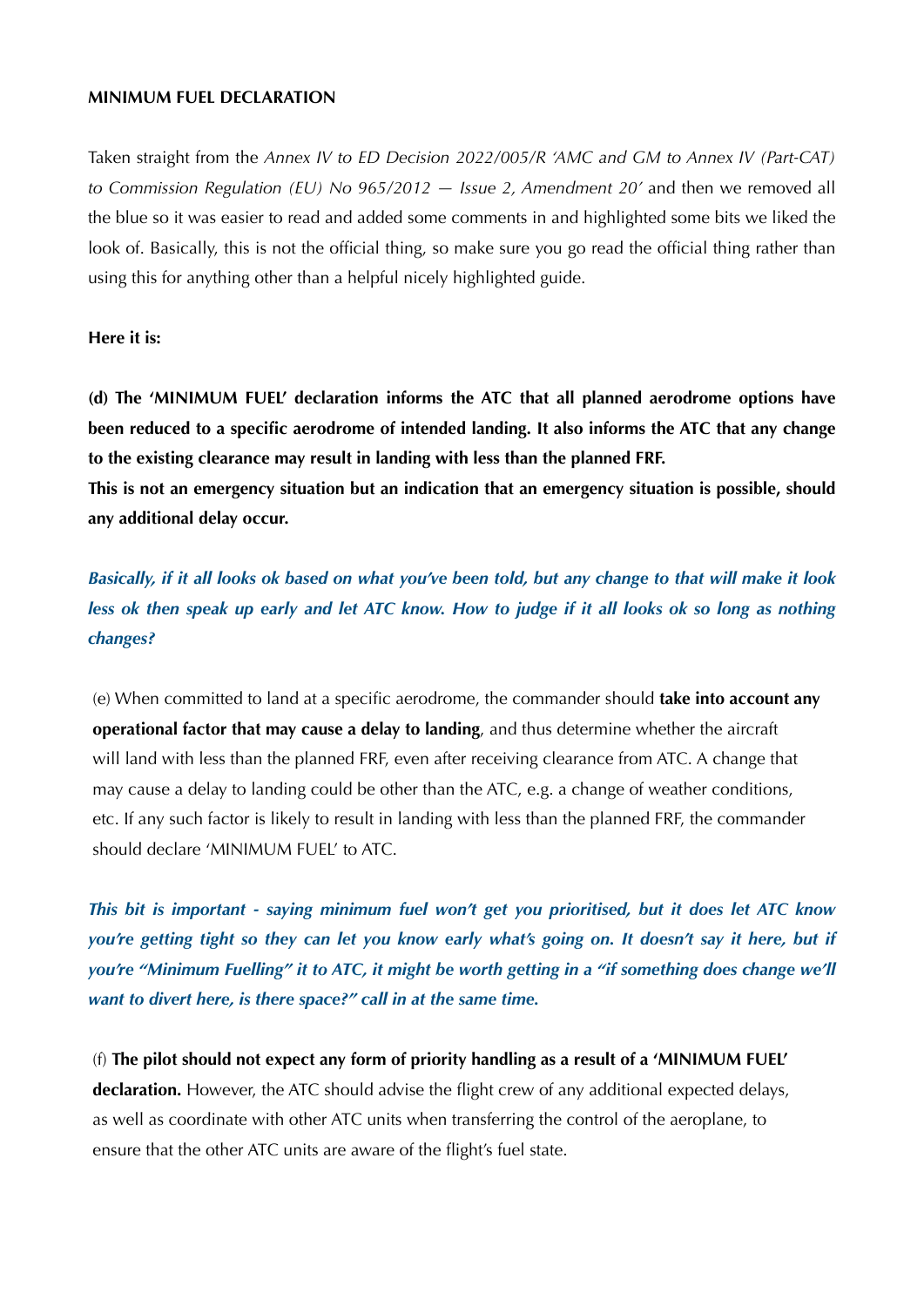## *Now they provide some great examples of this 'in action'.*

 (g) **Example 1**: The aircraft is on the final approach to the destination aerodrome with a single runway, with just the destination alternate fuel plus FRF available. The aircraft ahead has a tyre burst upon landing and has stopped on the runway. The ATC orders the aircraft on final approach to execute a go-around as the destination aerodrome is closed due to a blocked runway. After completing the go-around, the flight crew decides to divert to the destination alternate aerodrome. After the ATC gives clearance for the destination alternate aerodrome and if the calculated fuel upon landing is close to the FRF, the flight crew should declare 'MINIMUM FUEL'. The flight crew has **now committed to land at the destination alternate aerodrome**, and any change to the clearance may result in landing there with less than the planned FRF.

 (h) **Example 2:** The aircraft is approaching the clearance limit point, which has a holding pattern operating at this point in time. The ATC gives the aircraft an expected arrival time that would result in a delay of 25 minutes, and the aircraft enters the holding zone. On receiving this information and prior to entering the holding pattern, the remaining fuel is 7-minute contingency fuel plus 25-minute destination alternate fuel plus 30-minute FRF. The weather conditions and aircraft serviceability are such that the flight crew can convert the destination alternate fuel into holding time over the destination aerodrome. **When the remaining fuel no longer allows a diversion from the holding pattern**, then the flight crew should declare 'MINIMUM FUEL'. The flight crew has committed to land at the destination aerodrome, and any change to the clearance may result in landing with less than the planned FRF.

 (i) **Example 3:** The aircraft reaches FL 350, which is the cruising flight level on its 5-hour flight. The weather forecast information that was obtained before departure was favourable and, therefore, the commander did not order any discretionary fuel. The destination alternate fuel is sufficient for 25 minute flight time and the destination alternate aerodrome is located beyond the destination aerodrome. For some reason (unexpected severe turbulence, cockpit window crack, etc.), the aircraft has to descend and continue the flight at FL 230, where fuel consumption is higher. In-flight fuel checks and fuel management now show that **the destination aerodrome can still be reached but only if in-flight re-planning is done without the destination alternate aerodrome** (the destination aerodrome has two runways and good weather, and it is less than 6-hour flight time away, thus meeting the conditions for not requiring an alternate aerodrome). By doing so, the aircraft will arrive at destination for a straight-in approach with exactly the FRF plus 15-minute flight time. During the next 3,5 hours, an ERA aerodrome is available, and the situation is under control. When **approaching the destination, the aircraft has to commit to land at the destination** aerodrome as there is no other destination alternate aerodrome within 15 minutes of reaching the destination aerodrome. The ATC